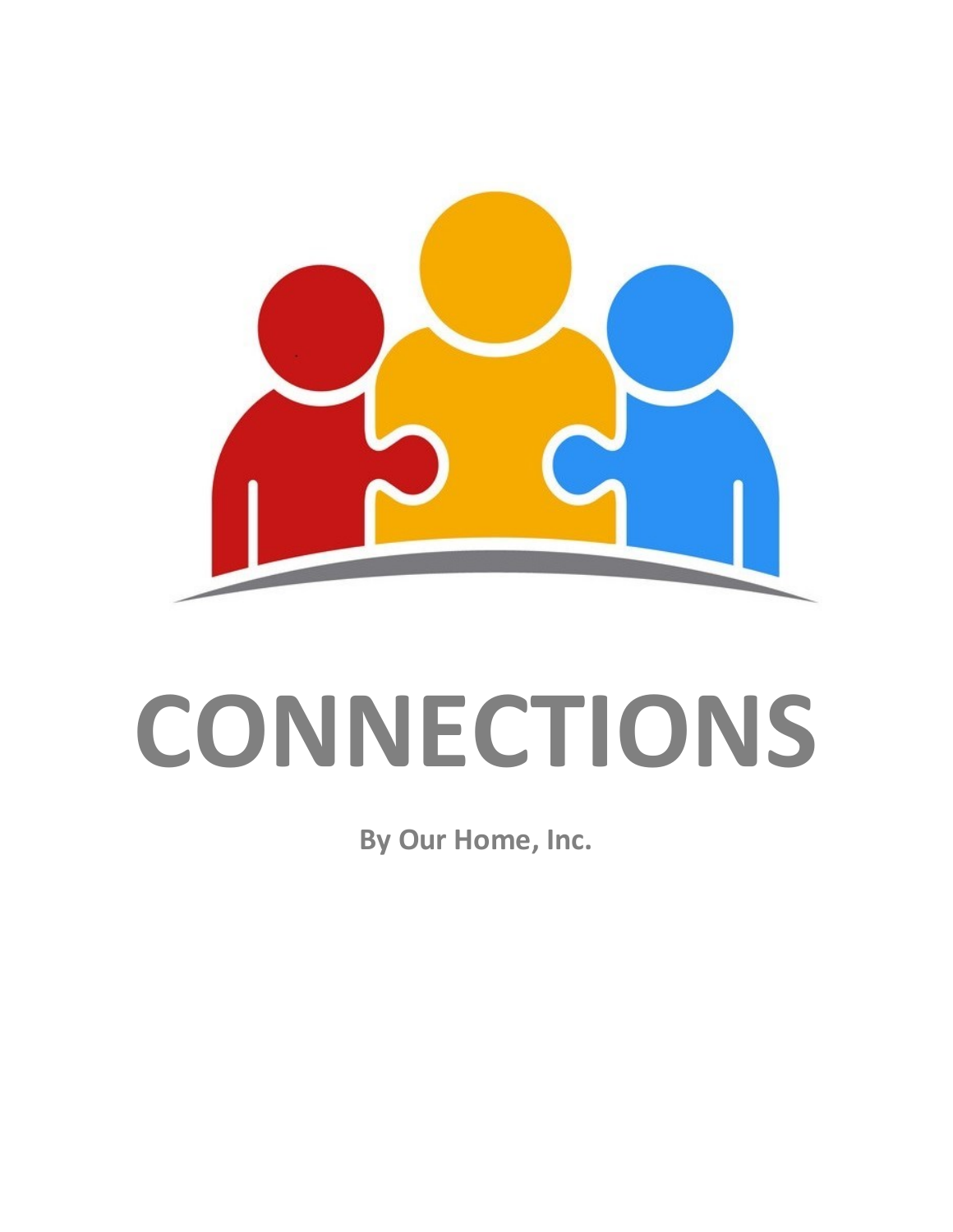# **Program Description**

Connections primary focus is the provision of treatment foster care services licensed through the Connections child placement agency. Connections offers an array of services to you in hopes that this will create more successful placements. Treatment foster care includes case management and therapeutic services in homes provided by Connections. Those services are designed to enhance your emotional, social functioning and overall well-being. The goal of Connections Treatment Foster Care Services is to prevent placement in a more restrictive setting such as group care or residential treatment and to provide services in order for you to step down to a less restrictive setting or home.

#### **Services and Resources**

Assessments: As part of your treatment planning and intake, a CAFAS will be completed at the beginning of placement and every 3 months during your stay at Connections. A CAFAS will be completed as part of the ongoing review of your strengths, abilities, and preferences. Your ACE score will be considered as part of the intake process as well as a CANS.

Family Meeting and Skill Building Group: Your TFC Case Manager will facilitate a family meeting to work on family goals and objectives for successful navigation of what is going well, and what can be done differently. The intention is for your skills to progress throughout your stay. Some of the things that might be identified are what activities are best for you, how to get you there, and a variety of other family pieces that may need to fall together.

Your TFC Case Manager will also lead skill building group with you and any other youth within the foster home. This time is to work on topics such as social skills, manners, communication skills, friendship making skills and/or other skills that match your needs.

Activities: To practice some of those ever so important social skills, a variety of opportunities will be explored within the community and close surrounding communities. Some of the examples may include use of the rec center, arts, crafts, sports, the library, riding bikes, attending community functions, etc. No matter where you are, each activity will be deliberate to help in the development of your particular skills needed. Some of those skill building exercises will come by trial and error as we get to know you. We want you to pursue your interests within the safety and availability constraints.

Case Management: Case management is a part of the services and will be provided per Connections philosophy of best practice. The TFC Case Manager is responsible for setting up team meetings, daily contact with the treatment foster parents, weekly progress reports delivered to the team, will be the guide for working with the team to create person-centered treatment plans, and keeping all paperwork in order and submitted timely.

24-Hour Crisis Response: The TFC Case Manager will serve as the hub to the foster home and will help wrap the treatment foster family and you in services and supports in times of greater need. The TFC Case Manager reporting to the TFC Coordinator will determine if paraprofessionals or other interventions are needed to prevent disruption to the placement.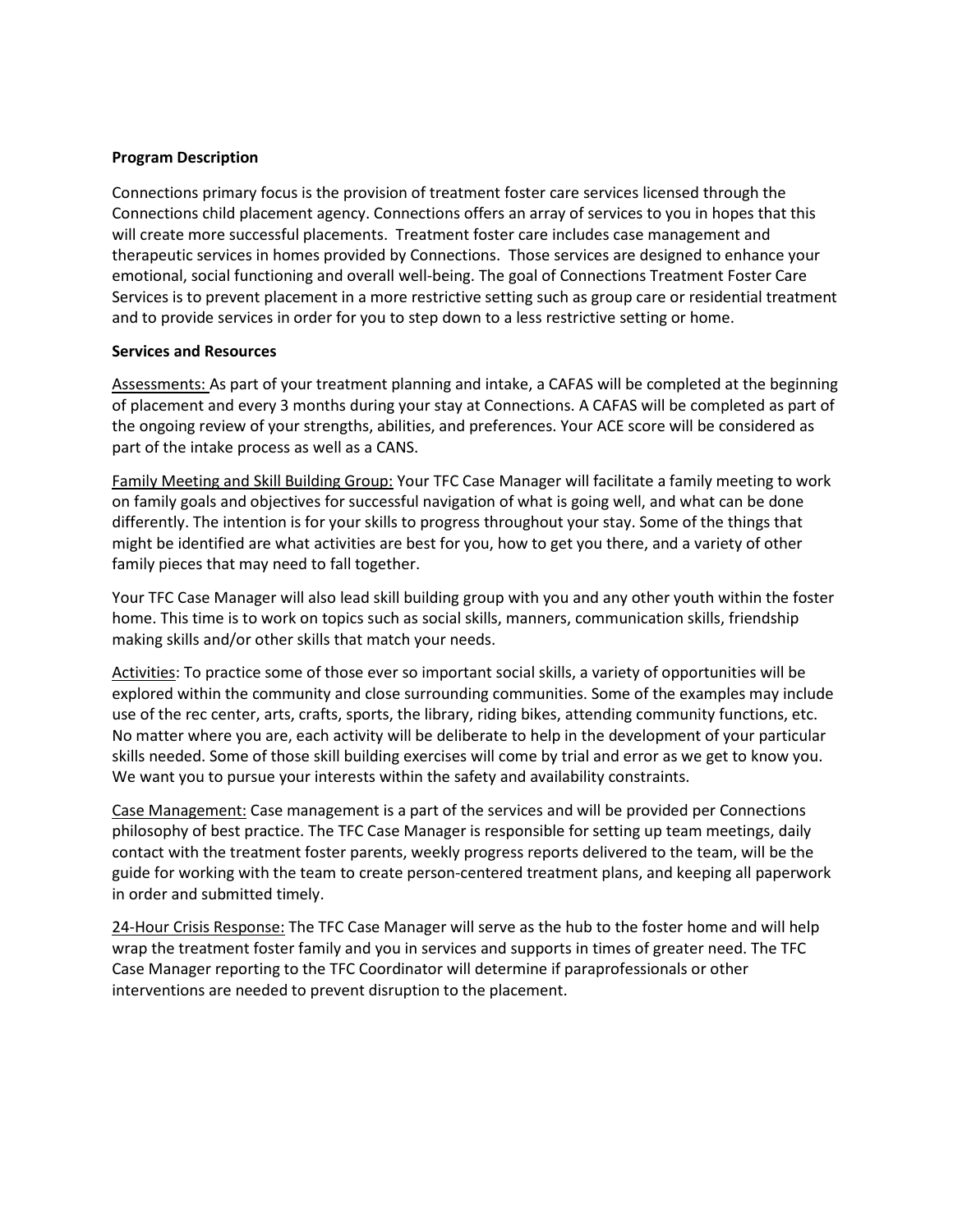Education and Extra-curricular Activities: The Parkston Community School district has been an amazing partner with Our Home, Inc. since the early 1990's. The school district is very open to working with case managers to deliver person-centered resocialization opportunities to youth who have possibly struggled in past school settings. The collaboration with class offerings and sporting or other extra-curricular opportunities with the school district allows for streamlining the skills necessary to further ready you for your forever placement.

Community Activities: The treatment foster care team will work with you to find activities and opportunities for social skill building and/or job skills in Parkston and/or surrounding communities. Several businesses in Parkston have been supportive of short-term employment to allow for workforce development.

Other Resources: Other resources are available for program use such as ILS programming, Young Voices, or department of labor programs to name a few.

## **Important Terms**

## Treatment Foster Parent

The term treatment foster parent as used throughout this handbook refers to treatment foster parents licensed by the Connections treatment foster care program.

## Individualized Treatment Plan (ITP)

The primary tool for working with you in identifying strengths and needs, identifying culturally responsive services to address needs, authorizing and obtaining needed services, and measuring outcomes in areas of safety, permanency and well- being. It also serves as an organizer and a tool for communicating with those involved with your family.

# Treatment Team

A team for you in TFC that includes the TFC caseworker, you, your family, the TFC foster parent, the DSS family services specialist/tribal worker, and others, e.g. therapist, teacher, and others you may identify as supports. The TFC Treatment Team is responsible for the development of your treatment plan within the TFC program and shall ensure that it is congruent with the family's ITP.

#### Initial Treatment Plan

A plan that is completed from the time of admission to therapeutic foster care and is based on early assessment and relationship-building efforts during the first thirty (30) days. The plan coordinates longterm goals and services to meet the identified goals. It shall be developed and implemented in a manner to achieve the overall outcomes for you identified in the ITP. Specific strategies will be developed by the TFC program to achieve the goals identified in the treatment plan.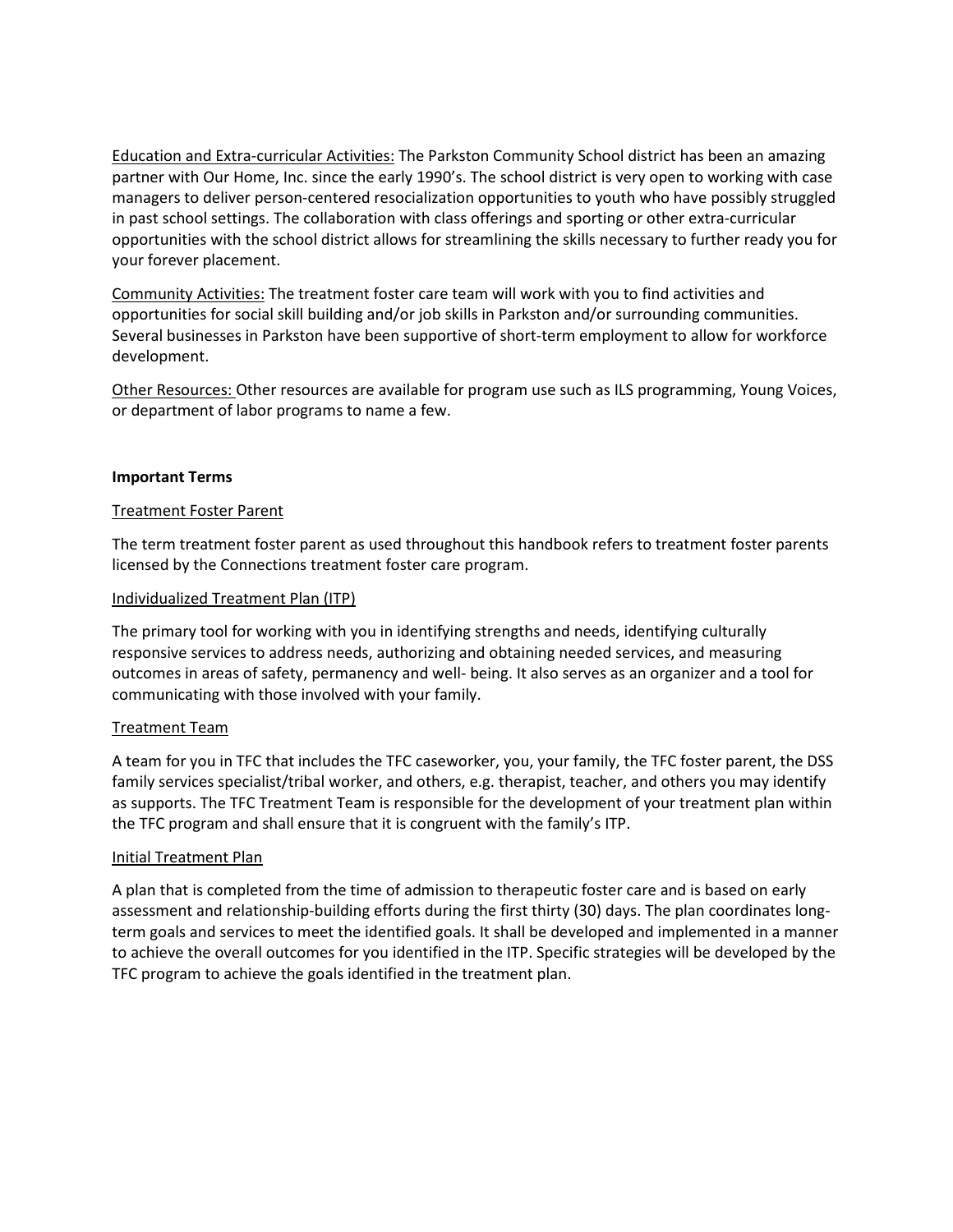## **Program Details**

#### **YOUR TREATMENT TEAM**

#### Treatment Team

Your treatment team will consist of the TFC Coordinator, TFC Case Manager, Paraprofessionals, TFC Foster Parents, Referring Parties when applicable, Parent/Guardians/Custodians, and Community Resource Providers.

# Treatment Foster Care Coordinator

The Treatment Foster Care Coordinator will be responsible for supervising your treatment foster care case manager, signing final treatment plans and providing professional consultation when needed. This helps to ensure that we are meeting all of the rules required for treatment foster care.

# Treatment Foster Care Case Manager

The Treatment Foster Care Case Manager will serve as your case manager while placed in Connections. The Treatment Foster Care Case Manager will work with you at intake making introductions, helping you get settled, and once you are settled, will be responsible for direct services and assessment studies throughout your stay.

The Treatment Foster Care Case Manager will monitor your progress and assist in the development and coordination of the services you identify in your treatment plan.

Desiree Gunnare, TFC Case Manager, is your advocate and main point of contact for treatment specific services.

# Paraprofessionals

Connections will employ Paraprofessional staff to assist the Treatment Foster Parents and TFC Case Manager. Paraprofessional staff will be called upon to assist on an emergency basis if needed, will assist in helping foster parents transport and will serve as the houseparent when Treatment Foster Parents request respites or have emergencies which require them to be out of the home for overnights.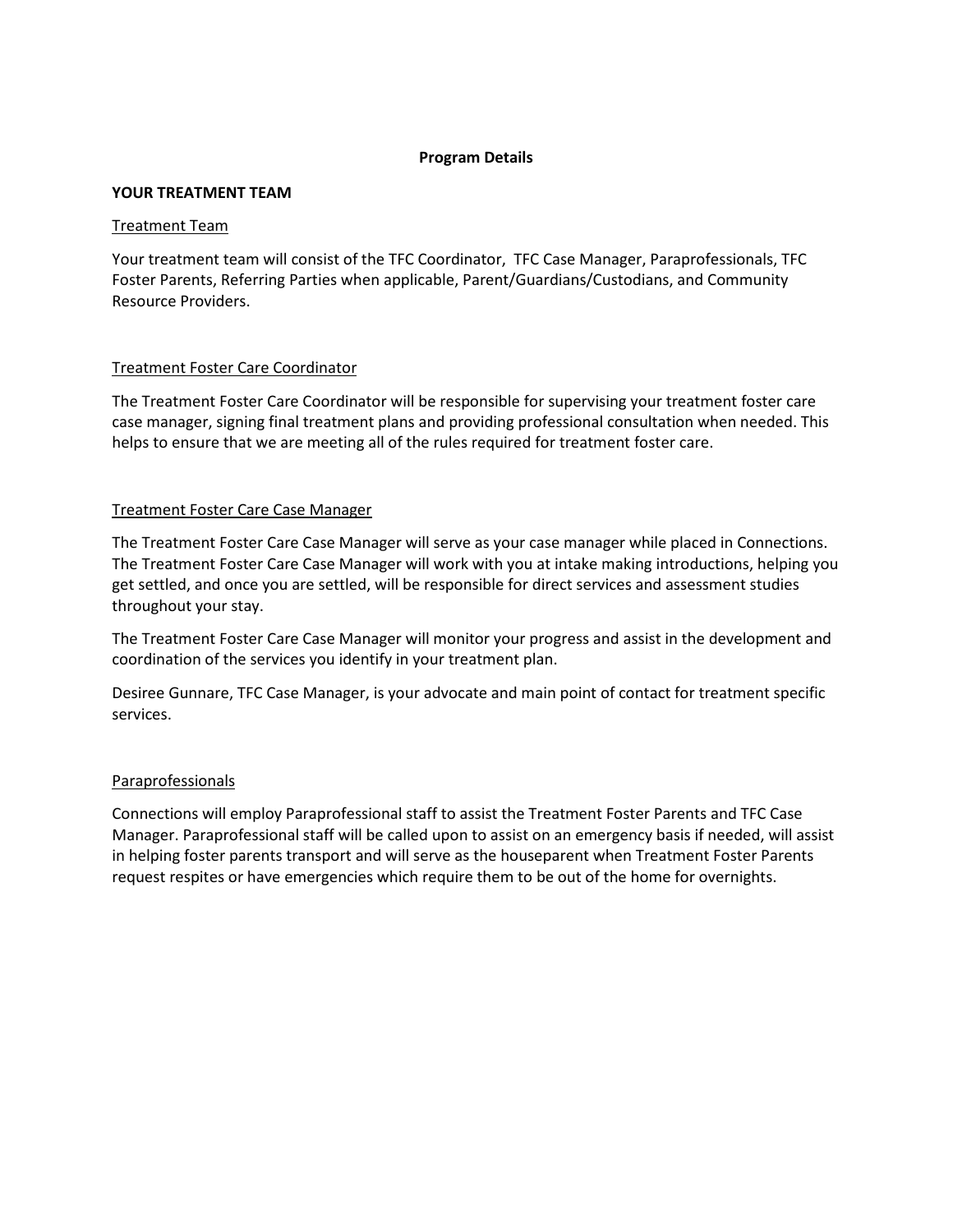# **Treatment Plans**

You will have an individualized treatment plan (ITP) to guide you through your stay. You are encouraged to be an active participant in the writing of the ITP to assure your goals and needs are being met. Your first treatment plan will be developed within 30 days of your placement in the agency foster home. The plan will include specific information on where you are placed and will assure you are in the least restrictive setting available. The treatment plan will establish goals and objectives with established dates for goal completion. The treatment plan will list services available and provided to you. The treatment plan will focus on goals preparing you for permanency. The treatment plan will be reviewed every 30 days and a copy will be provided to you, whomever referred you, and parent/guardian/custodian when applicable.

The TFC Case Manager will assist you in preparing and updating your treatment plan.

Licensed treatment foster families with you will assume primary responsibility for implementing strategies in your individualized treatment plan. Licensed treatment foster parents will assist you in understanding treatment goals, objectives and interventions. The Licensed treatment foster parents will collaborate with the treatment team on implementation of strategies.

# **Therapeutic Groups**

The Treatment Foster Care Case Manager will lead two groups a month which you are expected to participate in; one is a family meeting which will address strengths and needs of your ongoing roles within the foster home and the second will be with all youth placed to help strengthen social or other skills that you need or want to discuss.

# **Your Rights and Responsibilities**

While in foster care, you have the right to have appropriate care, supervision, food, clothing, shelter, services, safety and security. These rights and responsibilities will help to encourage and support you during your time in treatment foster care.

# **You Have the Right To:**

• Be told by your parent/guardian/custodian or individual appointed by the court why you came into foster care and what is going on with your family.

• Receive a copy of the Rights and Responsibilities for Children and Youth in Our Home, Inc. Connections Foster Care, the agency's grievance policy and the opportunity to ask questions.

• Live in a safe, nurturing environment that supports permanency, well-being and normalcy. This includes encouraging goals, interests, and participation in social, extracurricular, enrichment and cultural activities.

• Be placed in a licensed foster home where the foster family or foster parent is trained in and understands the Reasonable and Prudent Parent Standard.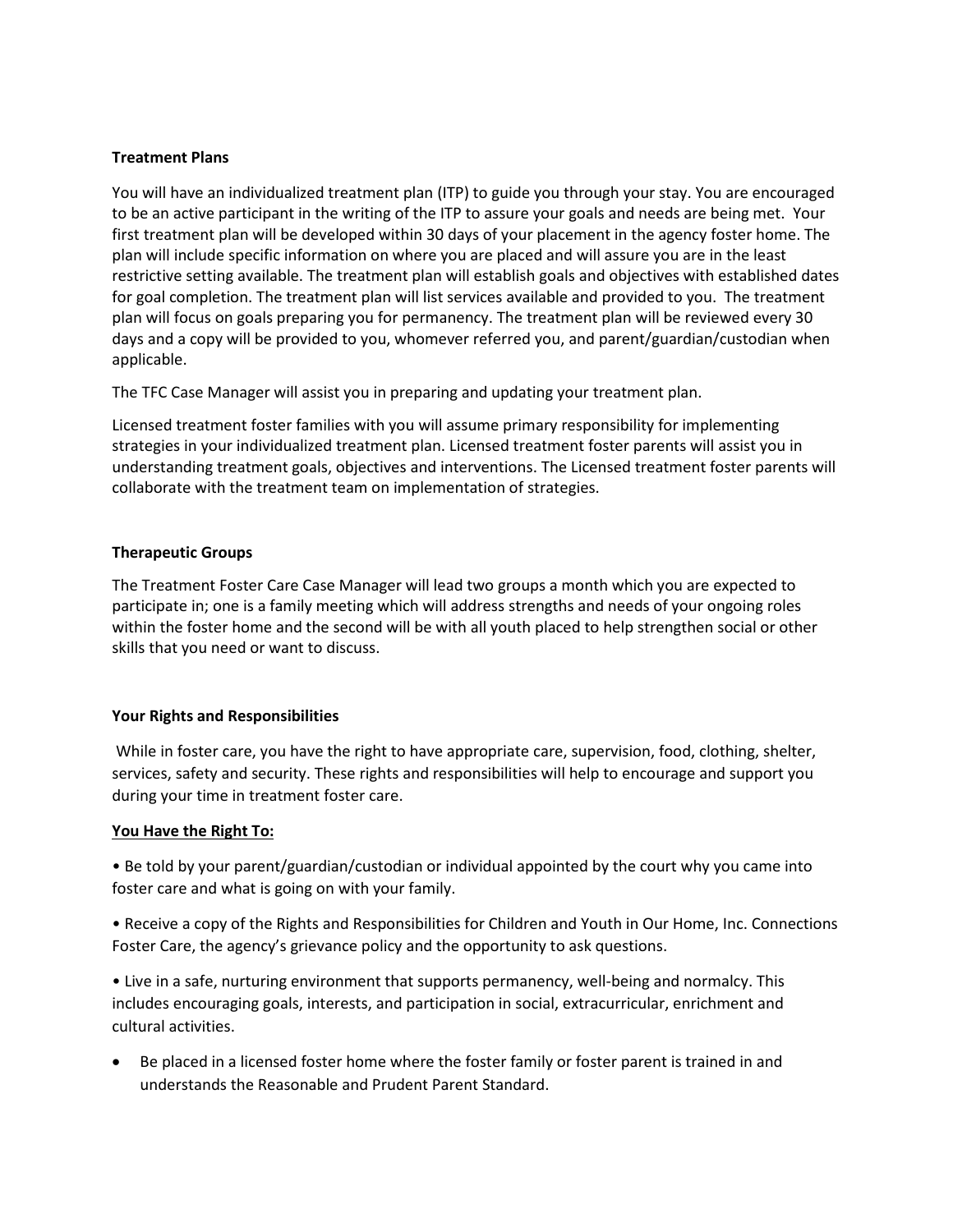• Be treated with respect and free from discrimination.

• Live in the most home-like and least restrictive setting available that meets your needs and provides you with food, adequate clothing, school supplies, and personal hygiene products.

• Be protected from physical, sexual, emotional or other abuse and to be free from cruel, harsh or unnecessary punishment including hitting or spanking.

• Be disciplined in a manner that is appropriate to your developmental and maturity level and medical condition.

• Make a complaint without fear of negative consequences if you feel like your rights are not being protected.

• You have the right to be enrolled in a school within 5 days.

• Receive medical, dental, vision, and mental health care regularly and/or as needed, and to continue to see your regular doctors if possible.

• Know what medication and why your doctor prescribed those medications as well as to be present at your appointments, participate in health care decisions, as appropriate for your age and development.

• Receive guidance on family planning and to consent to reproductive health care services.

• Have a permanency plan and to participate in the development of your ITP and to be given information about any changes in your ITP, placement, or other decisions that affect your life.

• Fair and equal access to all available services, placement, care, treatment, and benefits and how to access them.

• Have the name and contact information for your caseworker, your caseworker's supervisor, your Lawyer Guardian ad litem (LGAL), and your CASA worker.

• Have at least a monthly visit with your caseworker and have a private conversation with them.

• Have your records and personal information kept private and only given to people or agencies who have a legal right to see them.

#### **Your Responsibilities Are:**

• To maintain an open mind toward the treatment foster care process and understand adults have a responsibility to keep you safe.

• To know all rights carry with them responsibilities and to respect the rights of others, including treatment foster parents, parent/guardians and other foster siblings.

• To let your foster parents/guardian/custodian know if your rights are not being respected.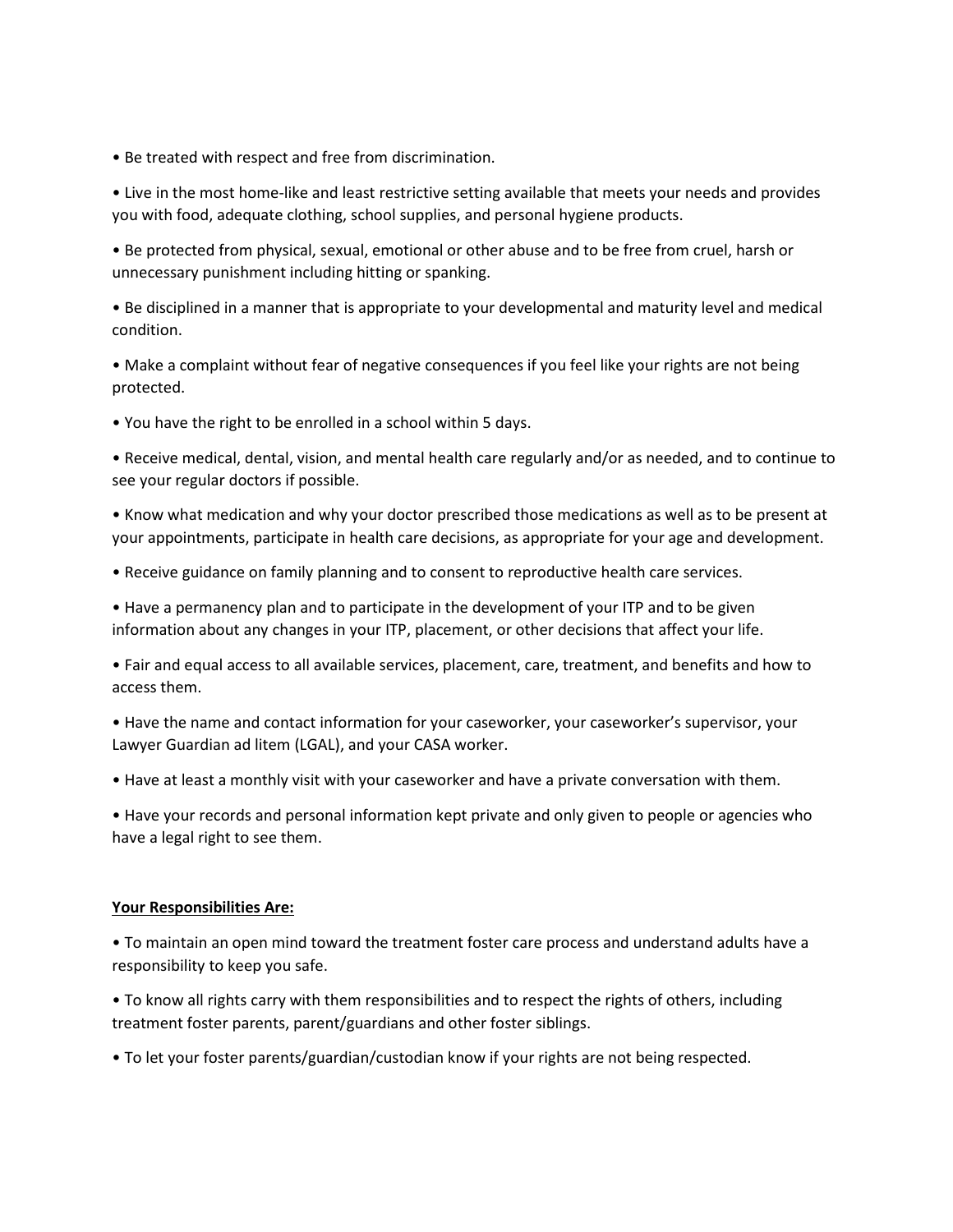• Make a complaint without fear of negative consequences if you feel like your rights are not being protected.

- To respect yourself and others, and treat everyone as you would want them to treat you.
- To try to do your best to make positive decisions concerning your life.
- Try to learn from mistakes you make.

• To report any abuse or unusual punishment to your TFC case manager and to not be involved in the physical, sexual, or emotional abuse of others.

- To treat others' personal belongings with respect.
- To not possess things that are harmful to yourself or others.
- To participate in the inventory of your items to make sure they stay with you.
- To ask questions about your placement and be open-minded to the information learned.
- To express your preference in where and with whom you want to live.
- To be able to participate in your treatment planning including discharge and aftercare
- To try to resolve problems in your placement when necessary
- To attend school and do your best. Let an adult know if you are having problems.
- To voice your opinion about the school you want to attend.

• To ask your TFC case manager about questions you might have about college or plans after high school.

- To be free from illegal drugs or alcohol, or medications which are not prescribed to you.
- To let someone know how your medications are working for you.
- To take your medications as prescribed and know the consequences of not taking them as prescribed.
- To let your TFC case manager know if there is a specific doctor you would like to go to.
- To be actively involved in your ITP and to advocate for your needs.
- To participate in services that are recommended for you or ordered through the court.
- To ask questions about things that you do not understand or agree with.
- To ask questions about your case during your caseworker visit or bring up concerns you may have.

• To let your caseworker or your foster parent know about any independent living skills you would like to know more about.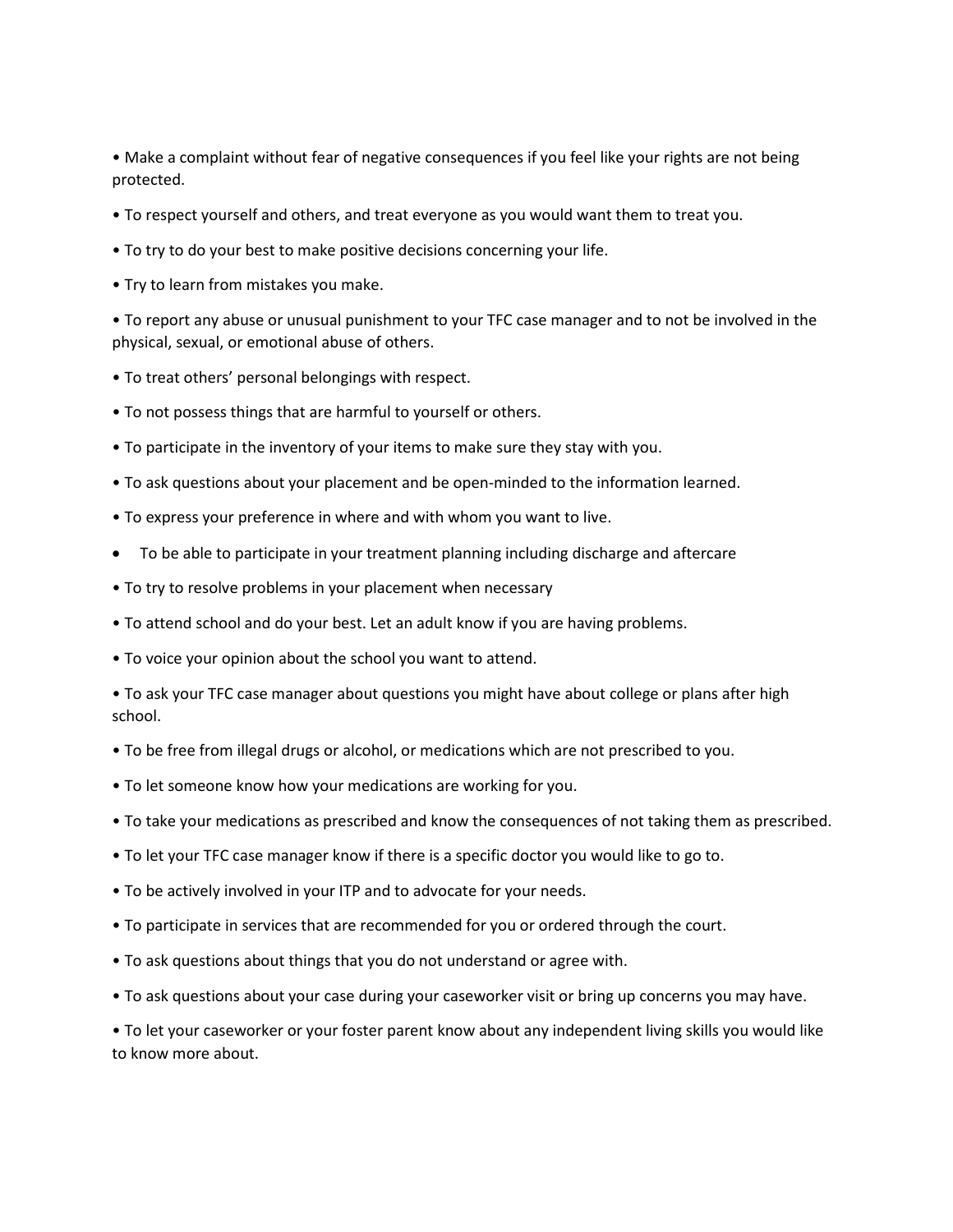## **Reasonable and Prudent Parent Standard:**

Connections treatment foster care will make all efforts to comply with the "Reasonable and Prudent Parent Standard" which is the standard characterized by careful and sensible parental decisions that maintain the health, safety, and best interest of a child while at the same time encouraging the emotional and developmental growth of the child, that a caregiver shall use when determining whether to allow a child in foster care under the responsibility of the state to participate in extracurricular, enrichment, cultural and social activities.

# **Confidentiality:**

It is the responsibility of all Connections employees to safeguard sensitive information, as well as the youth placed in care to safeguard other foster youth's information. Federal Law and State Regulations in some instances protect the confidentiality of the patient's record maintained by this program. Violation of the Federal Law and Regulations by a program is a crime. Appropriate authorities in accordance with Federal Regulations may report suspected violations. Federal Regulations or State Regulations do not protect any information about a crime committed by a patient either at the program, against any person who works for the program, or any threat to commit such a crime. Federal Laws or State Regulations do not protect any information about suspected child abuse or neglect from being reported under State Law to appropriate State and Local authorities. It is also the responsibility of all youth in treatment foster care

to maintain confidentiality about other youth in the treatment foster home and the sensitive personal information that is shared in the home. Do not use sensitive information to take advantage of or belittle another youth in treatment foster care.

# **Abuse and Neglect Reporting:**

The issues of neglect and child abuse are often very sensitive issues for all persons involved. It is something all too often not discussed or hidden. As a result, neglectful and abusive patterns within and outside the family go unrecognized and continue to harm those affected. If you have been neglected or abused emotionally, physically, or sexually, we want you to be able to talk about these issues in treatment. It is only by bringing these matters out from behind closed doors that you can begin to deal with your feelings and to protect yourself from future neglect and abuse. Even though we want you to feel free to discuss these issues, we also must tell you that the Connections treatment foster care staff are obligated by state law to report any suspected incidents of abuse to the Department of Social Services or law enforcement for investigation. We will not be able to maintain complete confidentiality in these matters. We do, however, recommend that you bring these issues forward so that responsible action in your best interest can be taken. We recognize that doing so may be very painful and cause conflict and we will do our best to support you in these efforts. Above all, if you are a victim of neglect or abuse, you need to understand that it is not your fault.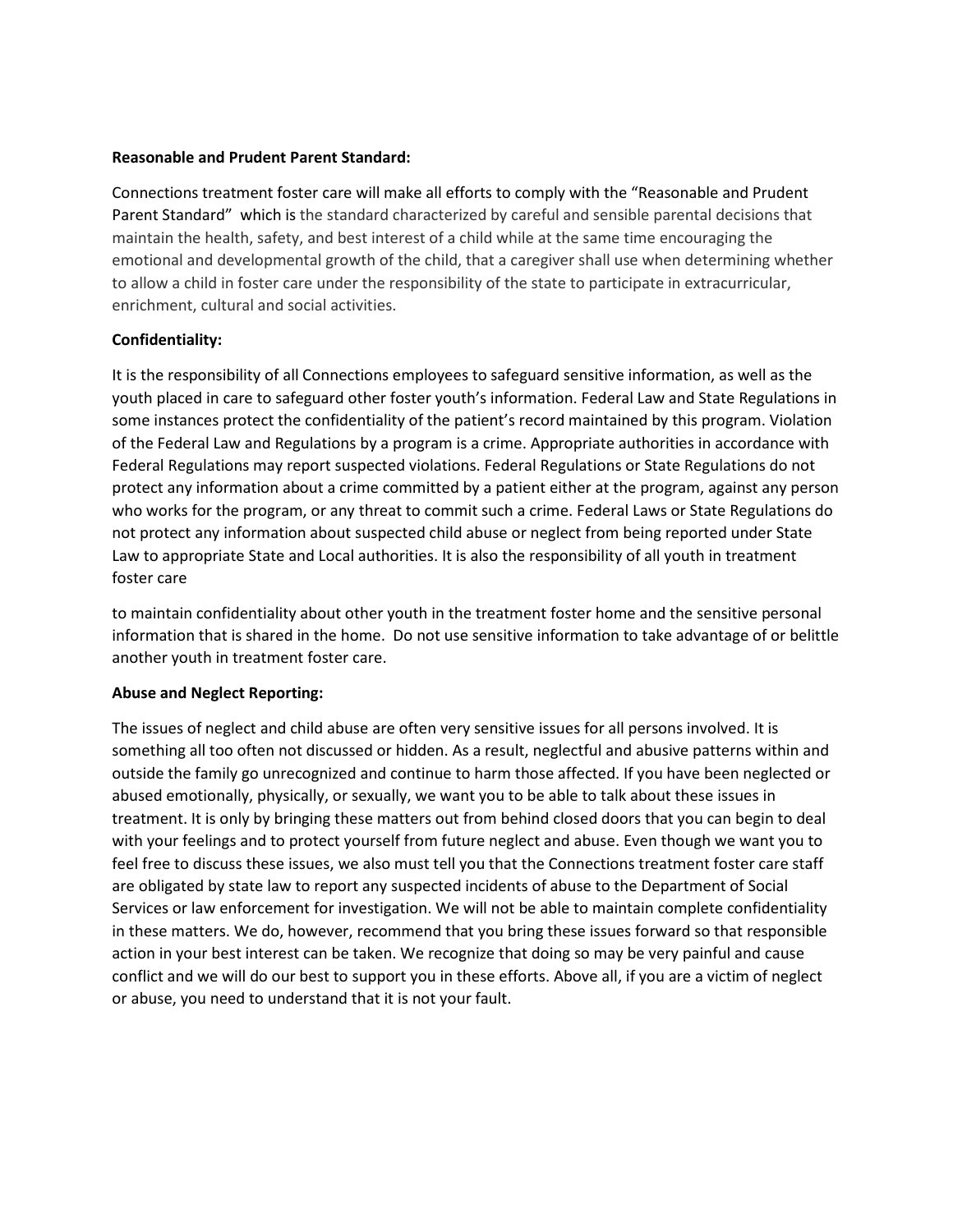# **Control of Medications:**

Youth entering the home will surrender all medications and over the counter drugs upon entry into the home. All medication will be inventoried upon entry into the home. All medication will be stored in a locked container and will be dispensed at the treatment foster parents discretion. Any medications or over the counter drugs surrendered or discovered upon admission shall not be administered unless they can be identified and written orders for their administration have been received from a licensed physician.

# **Cell phones/Calls:**

Youth entering a Connections Treatment foster home will be allowed reasonable phone contact upon admission into a treatment foster home. Upon admission, contact will be limited to individuals approved by the youth's caseworker and treatment team. As you become more acquainted with the home, community and school, and additional people you meet, such as friends and classmates will be allowed contact at the discretion of the treatment foster parents. Reasonable contact restrictions may apply based on age and behavior, however, no restrictions shall be applied to telephone calls, with your approved relatives, unless prohibited by a court order, with caseworkers, authorized representatives, attorneys or CASA.

Upon entry into the treatment foster home, you will be allowed to utilize a home phone provided by Connections. This phone will remain in the home and is only to be used by you for contact approved by the treatment foster parents. Monthly the phone bill will be reviewed with you as part of your independent living skills and should there be excess costs due to your use, it will be your responsibility to pay out of your allowance.

Youth in Connections treatment foster homes will be allowed personal use of cells phones and be allowed to have cell phones on their person for private use once they become acquainted with the home, community and school. The use of cell phones for personal use and allowing them to be kept on their person will be determined by the treatment foster parents and treatment team. Prior to allowing youth to utilize cell phones for personal use and keep them on their persons, the youth, the treatment foster parents and the treatment team will establish individualized guidelines agreed upon by all. Misuse of a cell phone while being used for personal use or on their person will result in the youth being disciplined up to the loss of cell phone privileges permanently. Youth may only use cell phones for personal use or keep them on their person if they come into care with a cell phone and an approved individual is paying for the plan or they are able to purchase a cell phone and provide payment for the monthly plan.

# **Computers/IPADS/Internet/Social Media:**

Youth entering a Connections Treatment Foster home will be given reasonable use of Computers, Ipads, the internet, social media and other electronic devices. Computer/technology usage will be determined by the treatment foster parents and will be individualized based on each youth in care. In order to utilize technology and internet devices youth will agree to give their user names and passwords to the treatment foster parents. Treatment foster parents will friend/connect with the youth through social media/networking platforms in an effort to provide supervision of the youth's social networking and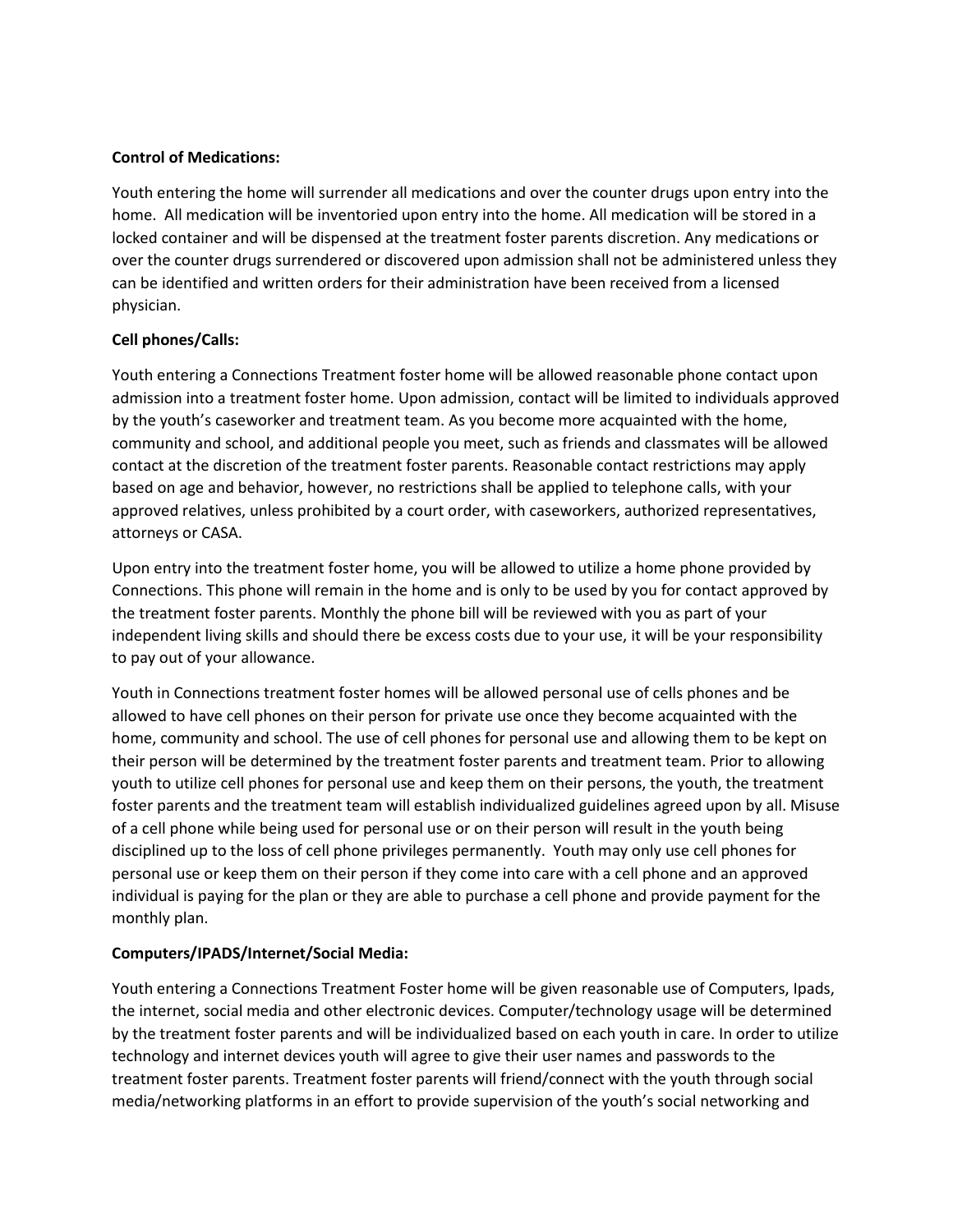maintain connections. Youth will not falsify their ages in order to access internet services and social media platforms. Youth will not set up ghost or secondary social media sites. Youth are not guaranteed unlimited access and use of computers/technology will be monitored by the treatment foster parents and the treatment team. Use of social media is limited to youth ages thirteen and older. Youth are allowed to post appropriate pictures and share information about themselves, however they are not allowed to post information or pictures about other youth placed in the treatment foster care home. Youth will sign and agree to the agency technology and social media guidelines.

## **School:**

Youth placed in the Connections treatment foster home will attend the Parkston public school unless other arrangements have been worked out previously. Foster parents with the assistance of the Treatment Foster Care Case Manager are responsible for enrolling you in school, arranging transportation, encouraging your academic and behavioral success, supervising when you are sick or are unable to attend school for other reasons, attending school conferences such as I.E.P.'s, obtaining report cards and progress reports and retaining copies for your file. You will be encouraged to participate in extracurricular activities such as band, music, drama, sports, etc. during your time in Connections Treatment Foster Care. Participation in extra-curricular activities will be discussed with the treatment foster team and approved by the parent/guardian/custodian.

## **Religious Practices:**

While in Connections treatment foster care you are free to attend religious services or activities of your choice and to have visits from the spiritual advisor of your choice. Your record contains information including but not limited to religious preference and the name and address of clergy or religious advisors, if any. Your selection for this treatment foster home was based upon your needs and how well the treatment foster parent can meet those needs. This includes the ability of the treatment foster parent to accept and respect individuals of any race, creed, color, religion, sexual orientation, or nationality. The treatment foster parent has the right to practice the religion of his/her choice, but the practice must not be forced on you in treatment foster care, nor interfere with the provision of care to you in treatment foster care. The religious beliefs and practices of the treatment foster parents should be discussed with you prior to placement in order to maximize the potential for compatibility. The religious practices of the treatment foster parents, including but not limited to, dietary restrictions, prohibition of birthday and holiday celebrations, and prohibition of the use of makeup, may not be imposed on you in treatment foster care. As well, religious practices that advocate the prohibition of medical care, use of corporal punishment, and other practices that pose a threat to your health and safety are prohibited.

# **Social and Recreational Activities:**

Treatment foster parents are encouraged to promote and support your involvement in youth groups, sports, and other social and recreational activities. Connections Treatment Foster parents may plan regular activities for you in treatment foster care.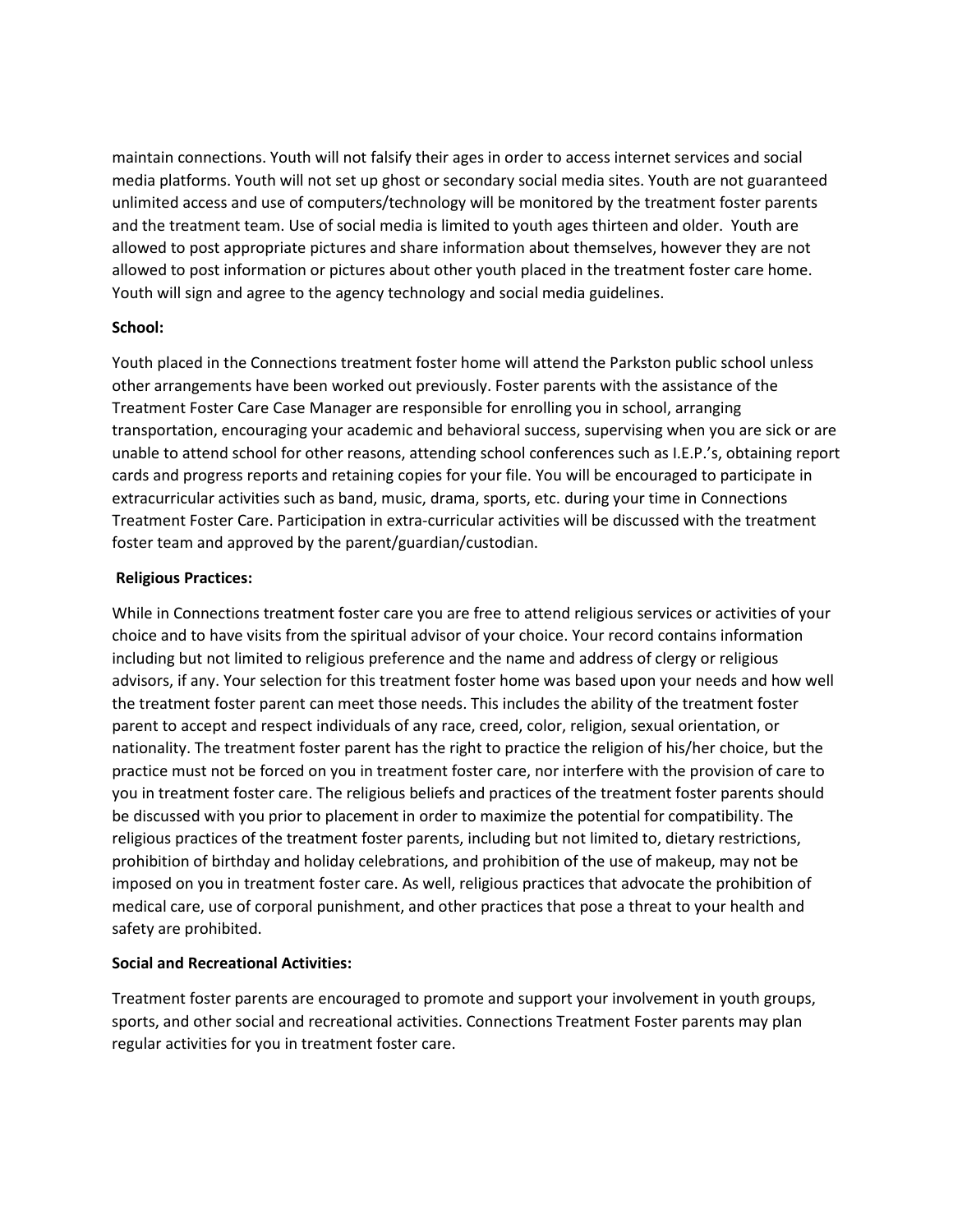## **Family Visitation and Rules:**

All home and family visits are coordinated by the Connections Treatment Foster Care Case Manager in cooperation with you, treatment foster parents and your placing worker. The Connections treatment team will work with those involved to determine the appropriate length, frequency, and location of the visits, and what degree of supervision is required. Feedback about your behavior during and/or following each visit is relayed to the Connections Treatment Foster Care Case Manager.

# **Letters:**

You are able to send and receive letters from the first day of placement in the Connections foster home. You are able to write to individuals approved to be on your contact list by the Connections Treatment foster care team. Review of letters prior to sending and after receiving letters will be individualized and will be decided upon by the treatment team including your case worker.

## **Sending and Receiving Packages:**

Youth in treatment foster care may send and receive packages. However, any sending and receiving of packages must be done through approval by treatment foster parents. Treatment foster parents may expect that any or all packages (sent or received) be wrapped or unwrapped in their presence. Treatment Foster Parents may remove any objects considered to be contraband or that are thought to be hazardous. Treatment foster parents reserve the right to immediately remove any package from the residence if there is reasonable suspicion to believe that the package is dangerous. Any objects removed as hazardous or as contraband will be handled as evidence, disposed of, turned over to authorities, stored until discharge or returned to the sender, depending upon the nature of the package content. The receipt of clothing, gifts, and home baked goods is permitted.

# **Life Book:**

A life book brings together your past, present, and future. It is a book to document your history, celebrate accomplishments, and allow your talents to shine. It is a record of your life in your own words using photos, artwork, and things picked up along the way. It allows you to honor life, one day and one event at a time. Connections will ensure that time is set aside routinely to document your time while in Connections Treatment Foster Care. Working together on a life book can bring a Treatment Foster Parent and you closer together.

# **Independent Living:**

Teaching and enhancing your Independent Living Skills will be a primary treatment focus for you in Connections Treatment Foster homes. Foster parents with assistance from the treatment team will offer Independent Living opportunities designed to enhance your ability to live independently and include trainings on topics such as goal setting, money management, health care, transportation, self-esteem, employment and decision-making. The Foster Care Case Manager will lead one group per month designed to assist you with social skills and other prevalent issues related to being able to navigate successfully outside of a treatment environment. Youth ages 16 to 21 will have Community Resource People made available to them to help with the transition from foster care to Independent Living. They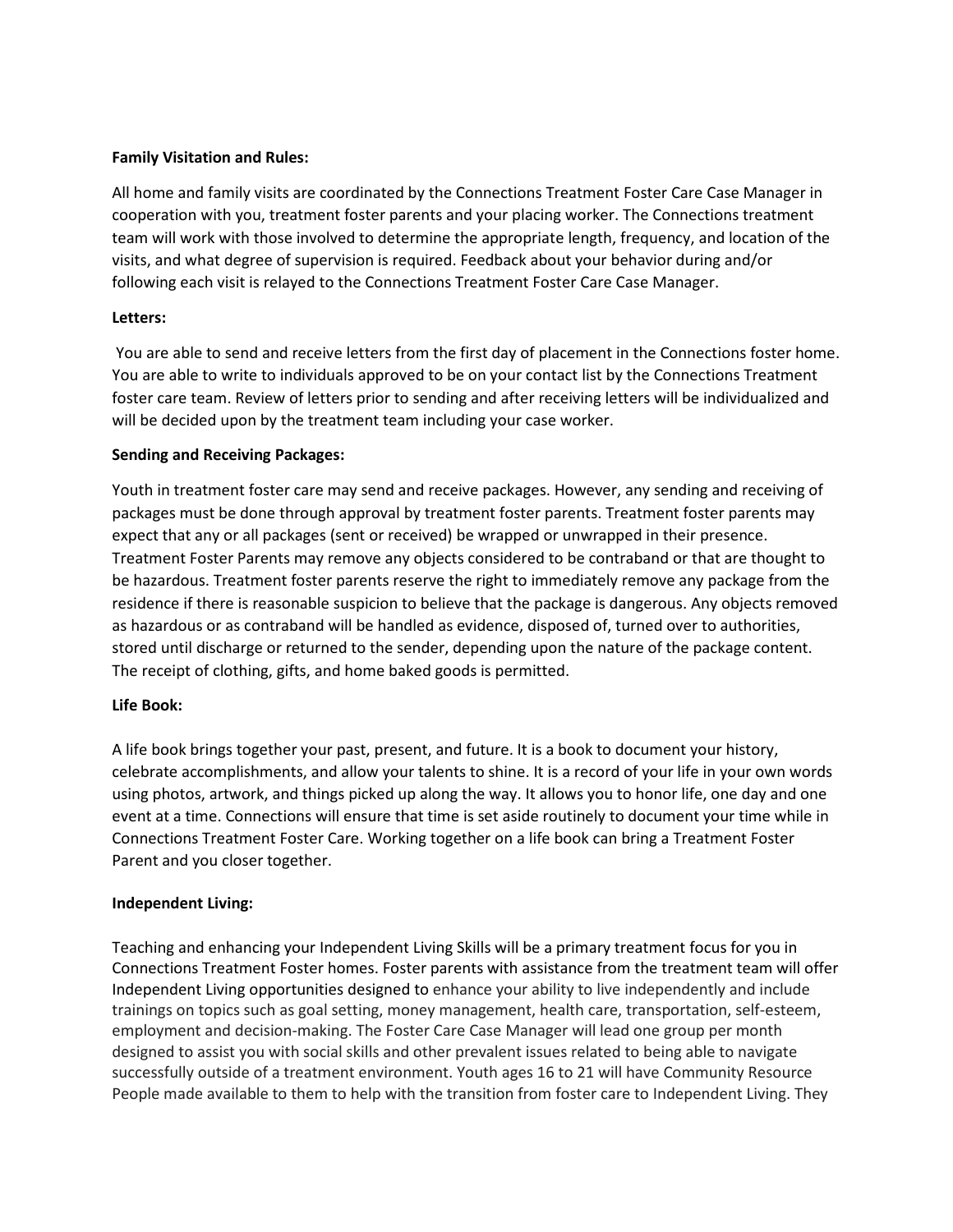provide training and services in the areas of employment, education, housing, connections, life skills and health. The Connections Treatment Foster Care program's Independent Living goal is to provide you opportunities to practice and grow skills, all while allowing you to be more self-sufficient as you move towards adulthood.

# **GENERAL GUIDELINES**

## **Dating:**

While in treatment foster care you are allowed to date within the guidelines of the reasonable and prudent parent standard. The treatment team including your case worker will be involved with the decision if and when you may date. Consideration will be made regarding the age, level of maturity, and appropriateness of each relationship. Placing workers have the right to restrict or disallow dating if they deem it necessary.

## **Homework:**

Your homework will be monitored by the treatment foster parents. You are encouraged to complete all assignments and may receive consequences (such as a loss of privileges) if failing to do so, however, rewarding positive behavior is a first choice. Foster parents will assist you when needed and/or asked by you or your teachers. If additional assistance is needed the treatment team will seek out additional resources such as tutors.

#### **Allowance/Chores:**

Daily, weekly and monthly chores will be determined by the treatment foster parents. You are responsible to keep your bedroom clean. You will receive an allowance of \$15 every two weeks based on completion of assigned chores. A chore chart will be posted with adequate explanation for each chore listed. If you do not know how to do a chore the foster parents will role model by teaching you how to do chores.

#### **Entertainment Equipment:**

Entertainment equipment should be available to you as it is to other household members. You may be restricted from some items based on your age, maturity, and respect for property. While in treatment foster care you may own and possess entertainment equipment. Youth who own or possess their own entertainment equipment will have the items logged in their inventory.

# **Dress Codes:**

Dress codes are established to protect you while in treatment foster care. Gang related apparel such as bandanas, sagging pants and particular colors of clothing are discouraged. You are encouraged to dress in a manner which prevents exploitation and enhances self-image while building self-esteem.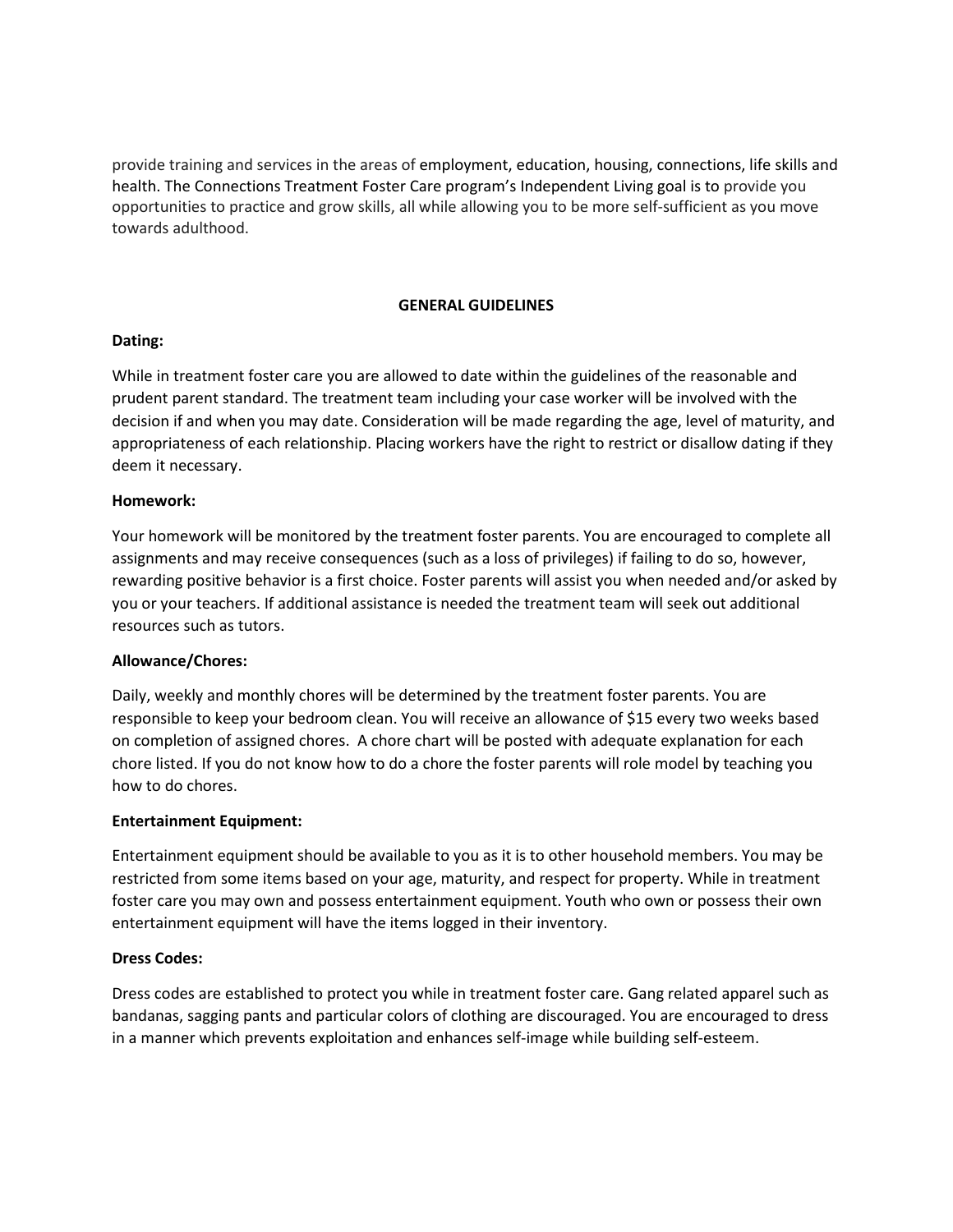# **Laundry:**

Providing for the laundering of your clothing and bedding is the responsibility of the treatment foster parent. Depending on your age and maturity, you may be given the responsibility to launder your own clothing, towels, and bedding at least once a week in order to teach Independent Living Skills. You will not be responsible for the clothing of other youth in the home or the treatment foster parents.

# **Prohibited Behaviors:**

Some general prohibited behaviors include but are not limited to the following: using/abusing substances, tobacco use, sexual acting out, truancy, running away, assaultive behavior, property destruction, and any behavior which would require the use of law enforcement.

# **Visiting Friends:**

You are encouraged to make new connections through friendships. Treatment foster parents may first want to invite your friend to visit in the foster home to evaluate the appropriateness of the relationship. Furthermore, the foster parents should meet the friends' parent(s), obtain their phone number and address, visit with the parents to assess for suitability, and inform them of their supervision requirements. These guidelines should generally be followed prior to allowing you to visit in the home of your friend. In the case of overnight visits, the treatment foster parents will need to get the permission of the Treatment Foster Care Case Manager and Case Worker prior to any overnight stays at a friend's home or in the treatment foster home.

# **Curfew:**

While in foster care, you will have set curfews. Curfews will be individualized based on age, maturity, recent behaviors and safety will be taken into account. Curfews will be stablished by the treatment foster parents with guidance from the treatment team.

# **Driving:**

For Youth in Connections Treatment Foster Care, driving is a privilege. Before a youth in foster care is allowed to drive all of the following requirements shall be met:

- A. The parent/guardian/custodian shall grant permission in writing.
- B. If the youth has a placing worker they shall grant permission in writing.
- C. The treatment team shall decide if the youth is at a point where driving would be conducive to treatment.
- D. The privilege of driving shall be included in the youth's treatment plan.
- E. The youth shall possess a valid driver's license and shall meet the requirements of all South Dakota laws pertaining to driving.
- F. The youth shall provide their own vehicle which is street legal and determined to be safe for driving.
- G. The Youth shall provide for their own insurance and licensing of the vehicle.
- H. The youth shall agree in writing to "House Driving Rules" established by the foster parents and treatment team.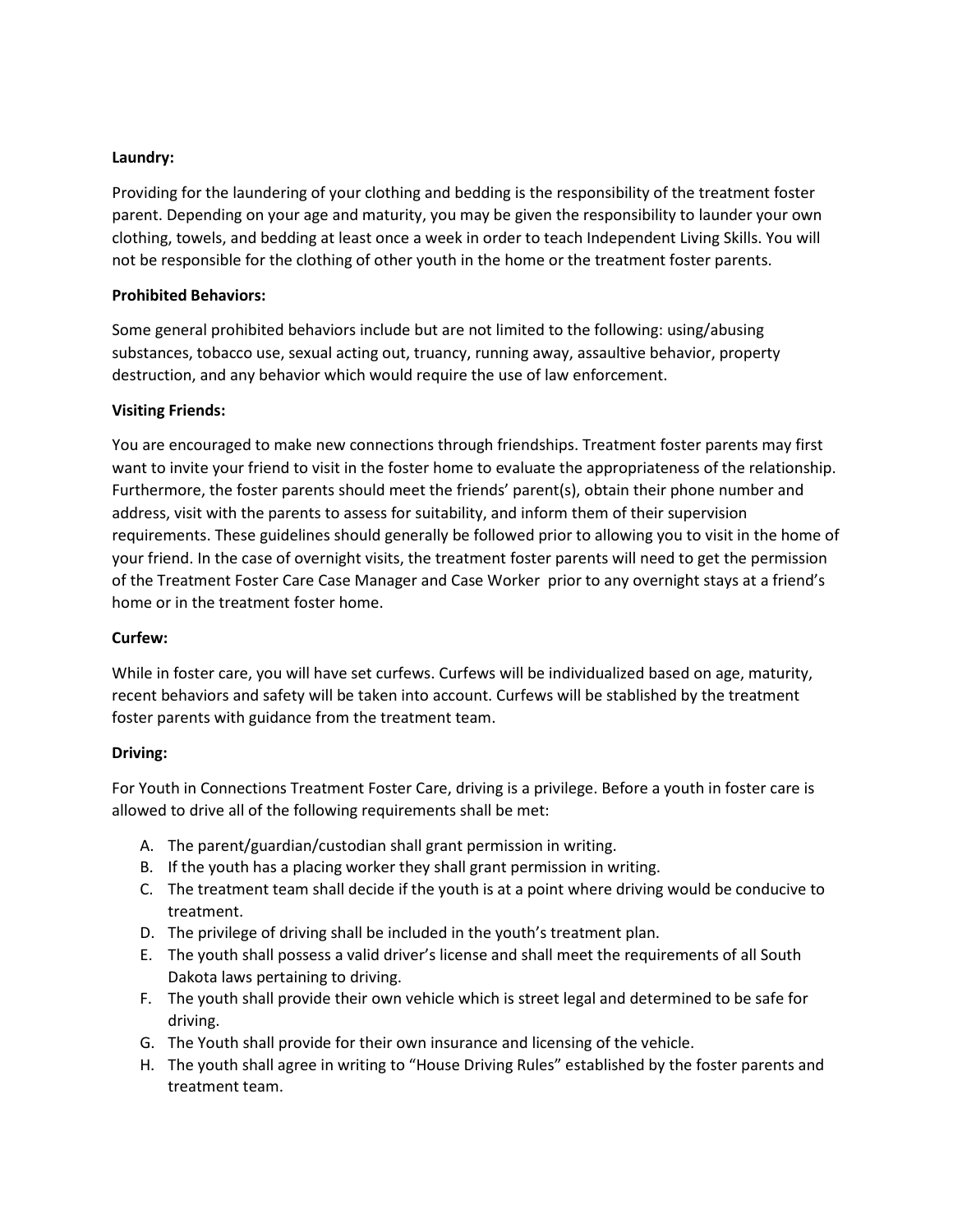Youth in Connections Treatment Foster Care are encouraged to be working towards a Driver's License permit in order to help prepare them for better opportunities for success as they move towards Independence. Youth will be given the opportunity when appropriate to take state-approved driver education courses in order to aid in obtaining a driver's license.

# **Employment:**

After you have settled into the home, establishing a routine at school and activities, employment is encouraged. Employment is encouraged within the local community so that it does not impede on the care of other youth in care. Transportation to and from work should be considered when finding a job. Some local businesses that are accessible for employment are the flower shop, local café, Subway, Ampride, Casey's (age appropriate), Murtha's Repair, etc.

Employment while encouraged, as part of independent living skills, the needs of each individual placed within Connections will need to be considered for appropriateness of employment with all treatment members in agreement.

# **Hygiene:**

While in treatment foster care you will be expected to follow at minimum the Department of Health's **basic** guidelines for personal hygiene.

- If possible, everyone should have a shower or bath every day. However, there may be times when this is not possible, if this happens a swim or wash all over the body with a wet cloth will do. We also understand that there are times where you might have two showers a day based on need.
- Cleaning teeth at least once per day. Brushing teeth after each meal is the best way of making sure that gum disease and tooth decay is avoided. It is important to clean teeth after breakfast and before going to bed.
- Washing hair with soap or shampoo once a week.
- Washing hands with soap after using the bathroom, and washing hands more frequently when you have a cold.
- Washing hands with soap before preparing and/or eating food. During normal daily activities such as working and playing, disease causing germs may get onto hands and under nails. If the germs are not washed off before preparing food or eating, they may get onto the food.
- Changing into clean clothes. Dirty clothes should be washed with laundry soap before wearing again.

While in treatment foster care you will be provided daily opportunities to cleanse yourself, brush and comb your hair. You will be provided combs, brushes, soaps and shampoos upon entry into care suitable to your needs. When you request, or it is appropriate for you to have a hairstyle or skin care product that may significantly change your appearance, the child's worker will be consulted.

# **Piercings/Tattoos:**

Body piercings and tattoos are a form of self-expression and fashion that you may come into the program with or may want. If you express an interest in body piercings or tattoos it will be treated on a case-by-case basis depending on your age and understanding. Connections treatment foster care discourages you from getting these procedures done due to possible health care risks. Treatment foster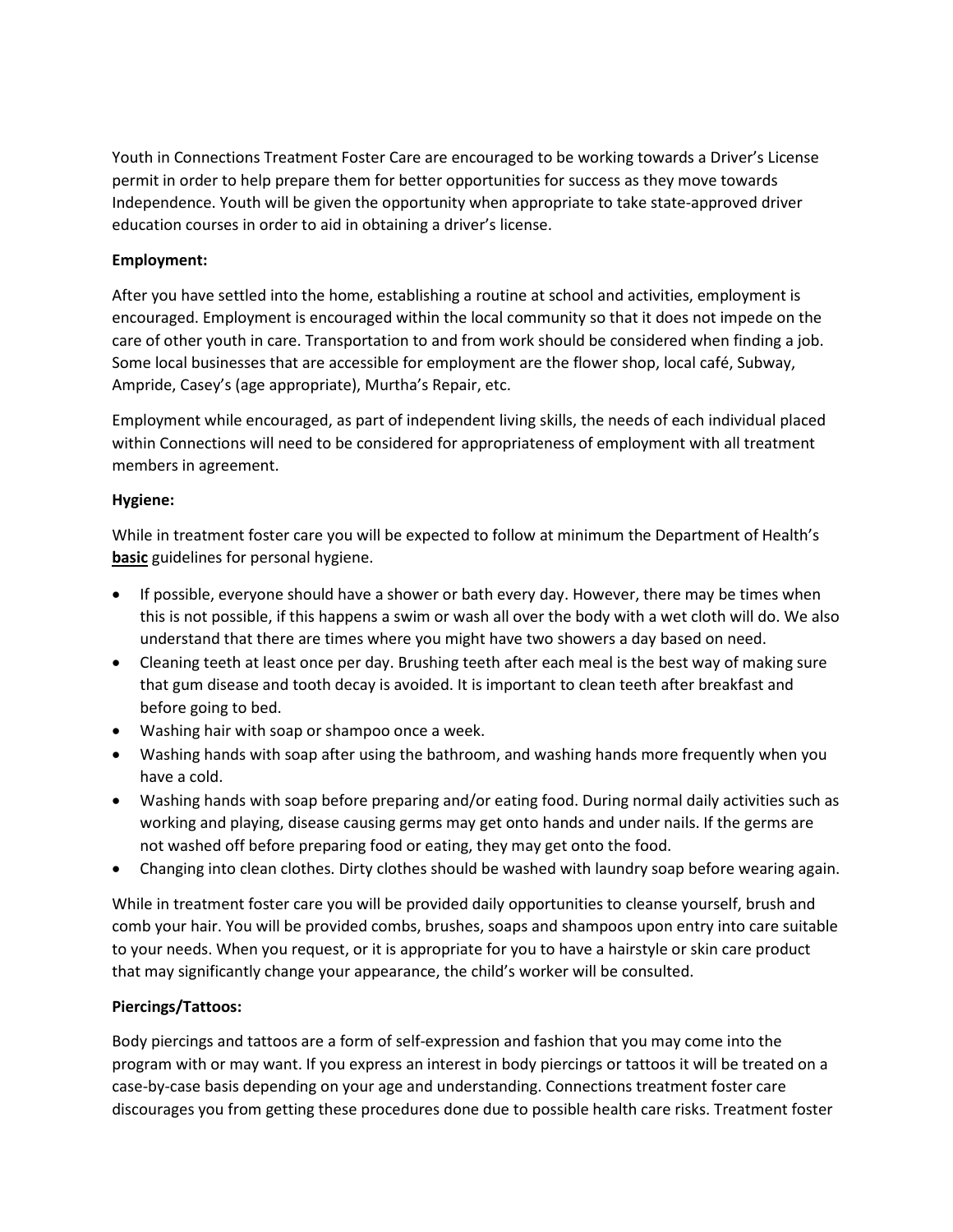parents under no circumstances will give consent or encourage you to have your body pierced or tattooed. If you are determined to have your body pierced or tattooed this will be discussed with your case worker and parents if applicable. Treatment foster parents and the treatment team will confiscate any materials found to self-tattoo or pierce your body.

# **Contraband:**

Contraband is any item possessed by you while in treatment foster care or found within the home that is considered illegal by law or prohibited by the Connections treatment foster care program. Items identified as contraband will be confiscated and either preserved for evidence, destroyed, placed in storage, or sent back to your parents or guardian. The following lists categorize contraband as either an illegal or banned (prohibited) item and clarify procedures for when contraband is discovered.

#### **Illegal items:**

These items shall be confiscated and retained as evidence for formal disciplinary action following the Preservation of Physical Evidence policy.

1. Any narcotics, marijuana, drugs, or related paraphernalia not prescribed for the individual.

2. A gun, firearm, weapon, knife, sharpened instrument, dangerous chemical, explosive, or ammunition.

3. A hazardous tool most likely to be used in an escape attempt or to serve as a weapon capable of doing serious bodily harm.

#### **Banned items:**

Any item prohibited by the treatment foster care program or considered inappropriate for youth in treatment foster care to possess. These items shall be confiscated and either destroyed, placed in storage, or sent back to the youth's parents or guardian.

1. Alcoholic beverages

2. Unauthorized prescription medications and Youth's medication will be placed in the locked box

3. Cigarettes or other tobacco products, matches or lighters

4. Clothing adorned with alcohol or cigarette logos, or advertisements identifying alcohol or drinking establishments

5. Pornography including videos, magazines, posters, including possession of 1-800 or 1-900 numbers or the Internet

6. Property or money not belonging to you

Note: Additional items may be banned or restricted during the course of your stay in the program.

#### **Resident Discipline:**

The role of Connections Child Placement Agency and the licensed treatment foster home is to assist you in the home in developing age appropriate patterns of behavior that foster constructive relationships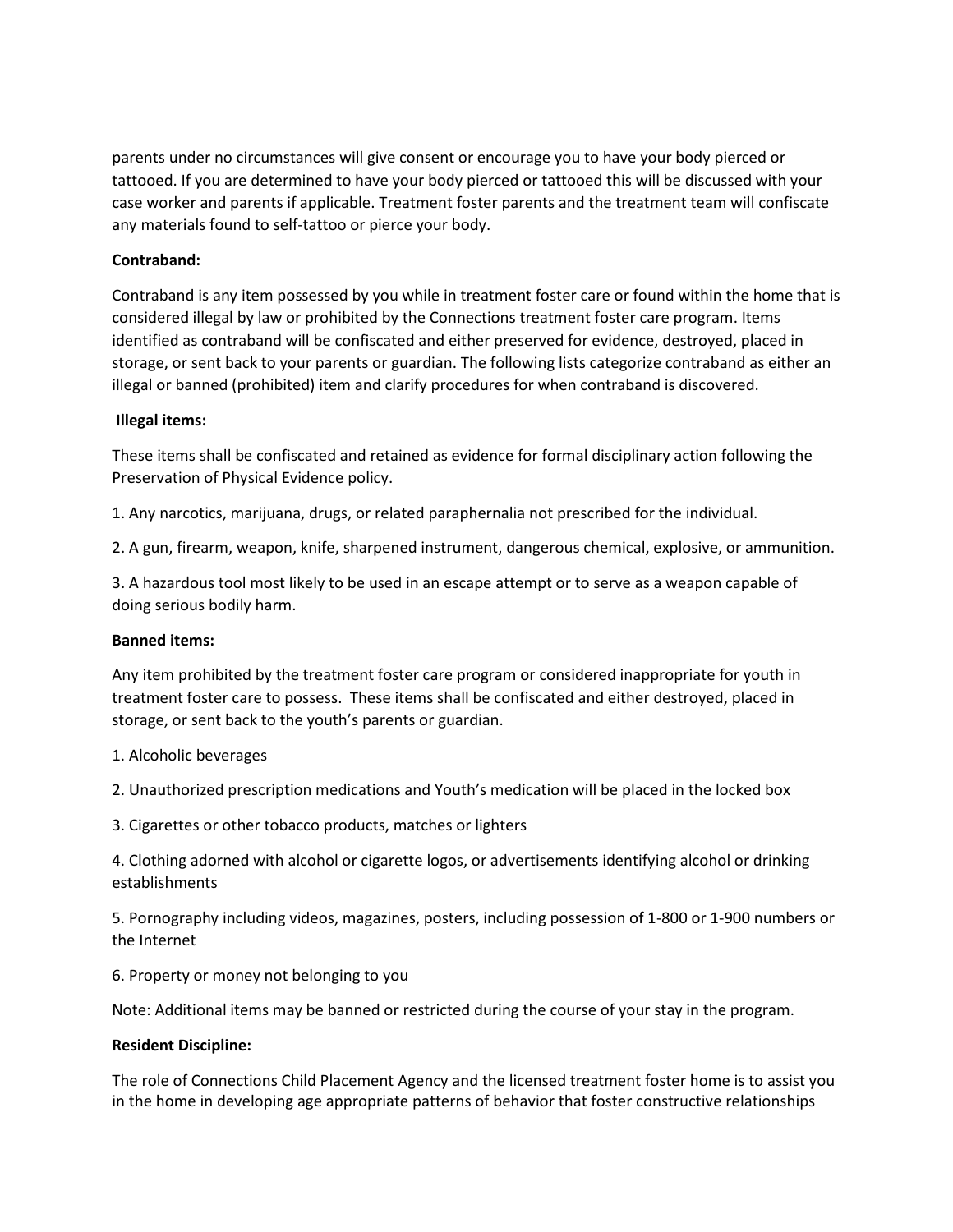and increasing ability to deal with everyday life. Treatment Foster Parents shall provide positive reinforcement, redirection, and the setting of realistic expectations and clear and consistent limits for behaviors. A Treatment Foster Parent may not use discipline or a behavior management technique that is cruel, humiliating, or otherwise damaging to you.

Connections Child Placement Agency licensed foster homes may not use physical discipline in any form at any time on you while placed in the Child Placement Agency. Discipline techniques must be age appropriate and discipline associated with food or rest will not be used as a form of punishment. While placed in the home, you will not be disciplined by another youth placed in the home or by any other youth residing in the home. While placed in the home, you will not be deprived of contact with family, the placing agency or legal representation as a form of discipline. While placed in the home, you will not be deprived of medical resources in any form as a form of discipline. Threats of termination from the home will not be used as a form of punishment at any time (keep in mind that loss of least restrictive placement is based on your actions and you may be reminded therapeutically during treatment plans when those actions are threatening your least restrictive placement).

The placing agency, parent or guardian will be notified of the discipline techniques allowed to be used in the licensed foster home. While placed in the home, you will be free from physical restraint unless deemed necessary as a last resort for protection if you are a danger to yourself or others.

## **Grievance Procedure**

It is the policy of Connections by Our Home, Inc. to provide for a grievance and appeal process for reviewing, investigating, and responding to formal complaints of youth in foster care.

# **Grievance and Appeal Process**

Youth shall be given the opportunity to express themselves regarding problems they are having with the program or possible rights violations without being subjected to any retaliation or barriers to services.

The subsequent procedures shall be followed for a youth in treatment foster care complaint:

- 1. The youth shall initiate the grievance process by completing a standard Grievance Form. The completed form shall be given without alteration, interference, or delay to the youths foster care case manager. If assistance is needed, the youth shall be allowed to request a time to meet individually with the foster care case manager.
- 2. The Treatment Foster Care Case Manager shall review the complaint and conduct an investigation. If the complaint is in regards to the Treatment Foster Care Case Manager it will then be provided unaltered to the Treatment Foster Care Program Coordinator. This and any further investigation may include questioning the youth, other youth in the home, and paraprofessionals if involved. Following the investigation, the Treatment Foster Care Case Manager or Treatment Foster Care Coordinator shall render a decision and record it in the appropriate section on the Grievance Form. The Treatment Foster Care Case Manager or Treatment Foster Care Program Coordinator shall also meet with the youth to provide him/her with the decision. This investigation, decision-making, and meeting with the youth shall be completed within 10 days of the date of the complaint or in accordance with safety. If the compliant is resolved, the Grievance Form shall be filed in the youth's case record. Also, a copy shall be given to the youth and to the Treatment Foster Care Program Coordinator if not conducting the investigation.